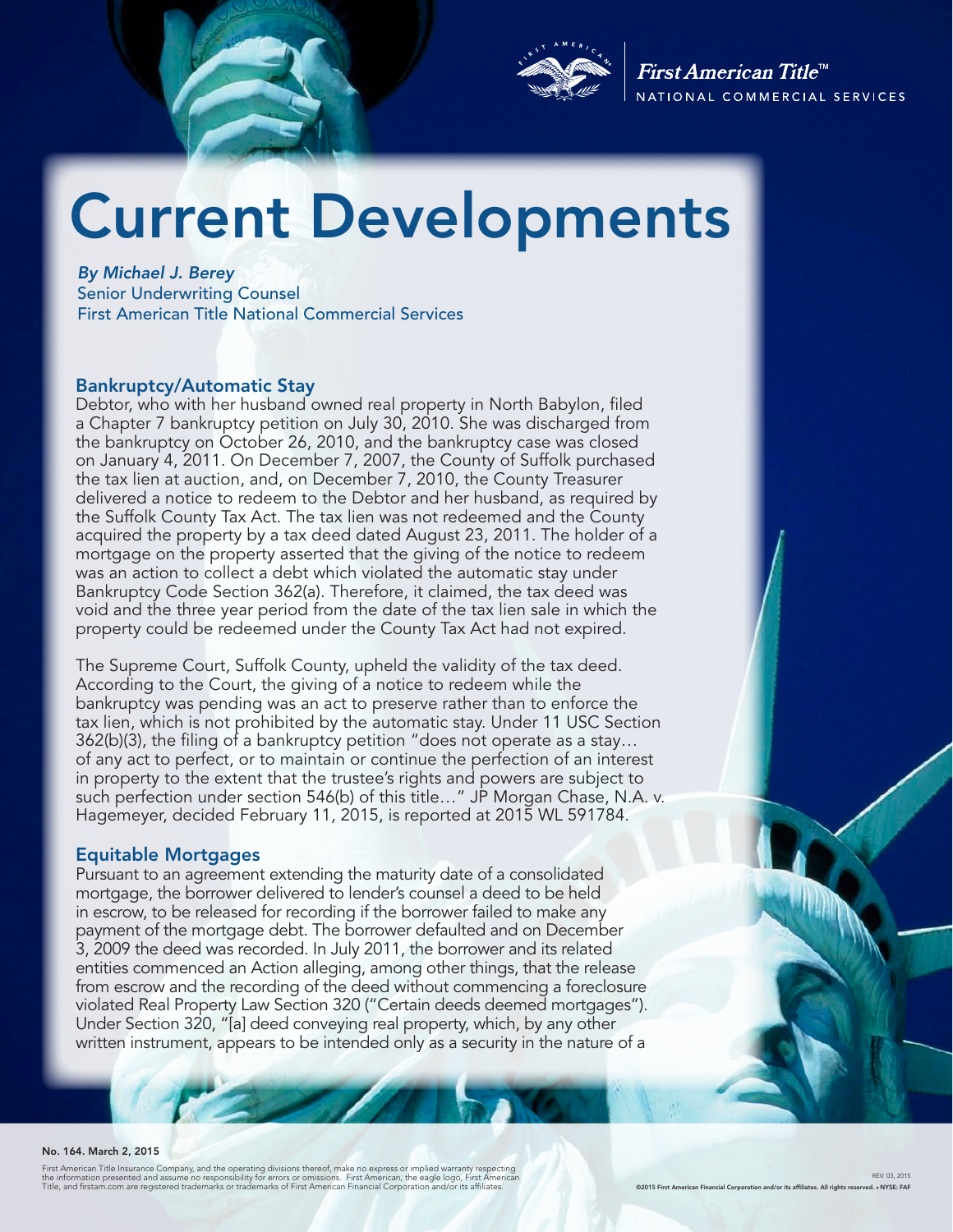mortgage, although an absolute conveyance in terms, must be considered a mortgage…" The Defendants moved to dismiss, asserting that the extension agreement only provided for a deed in lieu of foreclosure; in exchange for the recording of the deed the mortgage debt was forgiven. The Defendants also claimed that the Plaintiffs' challenge to the deed was barred by laches.

The Supreme Court, New York County, denied the Defendants' motion to dismiss, holding a valid claim was asserted for a violation of Real Property Law Section 320 and the deed did not, as a matter of law, constitute a conveyance of title. The Appellate Division, First Department, affirmed the ruling of the lower court. According to the Appellate Division, "[e]ven if the [extension] agreement had been structured or titled as a 'deed in lieu of foreclosure' – and it was not – [the borrower] gave defendants the deed as security for the debt to defendants." As to the claim of laches, the Appellate Division found that there were not "sufficient facts in the record establishing that [the Plaintiffs] intentionally delayed bringing this action, or that any delay caused defendants prejudice so as to demonstrate laches as a matter of law." Patmos Fifth Real Estate Inc. v. Mazl Building LLC, decided January 8, 2015, is reported at 124 A.D.3d 422 and 2015 WL 94793.

## Land Under Water

Plaintiffs brought an Action under Real Property Actions and Proceedings Law Article 15 for a determination that they owned the land under water adjoining their adjacent upland property, and to enjoin the Defendant from entering the Plaintiffs' property. The Supreme Court, Jefferson County, granted the Plaintiffs' motion for summary judgment and the Appellate Division, Fourth Department, affirmed. According to the Appellate Division, "'when land under water has been conveyed by the state to the owner of the adjacent uplands, the lands under water so conveyed become appurtenant to the uplands, and will pass by a conveyance of the latter without specific description.'" [citations omitted]. Here, the uplands and underwater lands were conveyed by the State to a predecessor in title to the Plaintiffs, and the underwater land passed by deed to the Plaintiffs appurtenant to the uplands when they were deeded to them. The Defendant could not establish that she owned adjacent uplands or that she otherwise acquired title to the land under water. Kernan v. Williams, decided February 6, 2015, is reported at 2015 WL 499237.

#### Life Estates

The holder of a life estate in property in Huntington failed to pay real property taxes, resulting in the filing of tax liens against the property, and also failed to pay hazard insurance premiums. Plaintiffs, one of which held the remainder interest to take effect on termination of the life estate, paid off the tax liens and paid the insurance premiums. An Action was commenced to recover damages for unjust enrichment, restitution and waste and to extinguish the Defendant's life estate. The Supreme Court, Suffolk County, denied the Plaintiffs' motion to strike the Defendant's answer and for summary judgment. The Appellate Division, Second Department, modified the Order to grant the Plaintiffs' motion for summary judgment. According to the Appellate Division, the Plaintiffs "demonstrated, prima facie, that the defendant was unjustly enriched by the plaintiffs' payment of these expenses for the defendant, and that equity warrants extinguishing his life estate in the subject property." Main Omni Realty Corporation v. Matus, decided January 14, 2015, is reported at 2015 WL 161532.

#### Mortgage Foreclosures

The Supreme Court, Suffolk County, denied a motion by the assignee of a mortgage to require the Suffolk County Clerk to record a copy of the mortgage, the original of which was lost or destroyed and not recorded. According to the Court, "[e]ven if a certified copy of said mortgage was provided, an order directing that the certified copy of the mortgage be recorded nunc pro tunc to the date of the original execution [of the mortgage] would constitute unprecedented relief running contrary to Real Property Law Section 291 as well as the expectations of bona fide purchasers for value." The Court, however, held that the assignee had an equitable lien based on the application of the doctrine of equitable subrogation, in the amount of loan proceeds applied to satisfy a prior mortgage. The Defendant's motion to dismiss the action based on his Chapter 7 bankruptcy discharge was

First American Title Insurance Company, and the operating divisions thereof, make no express or implied warranty respecting<br>the information presented and assume no responsibility for errors or omissions. First American fin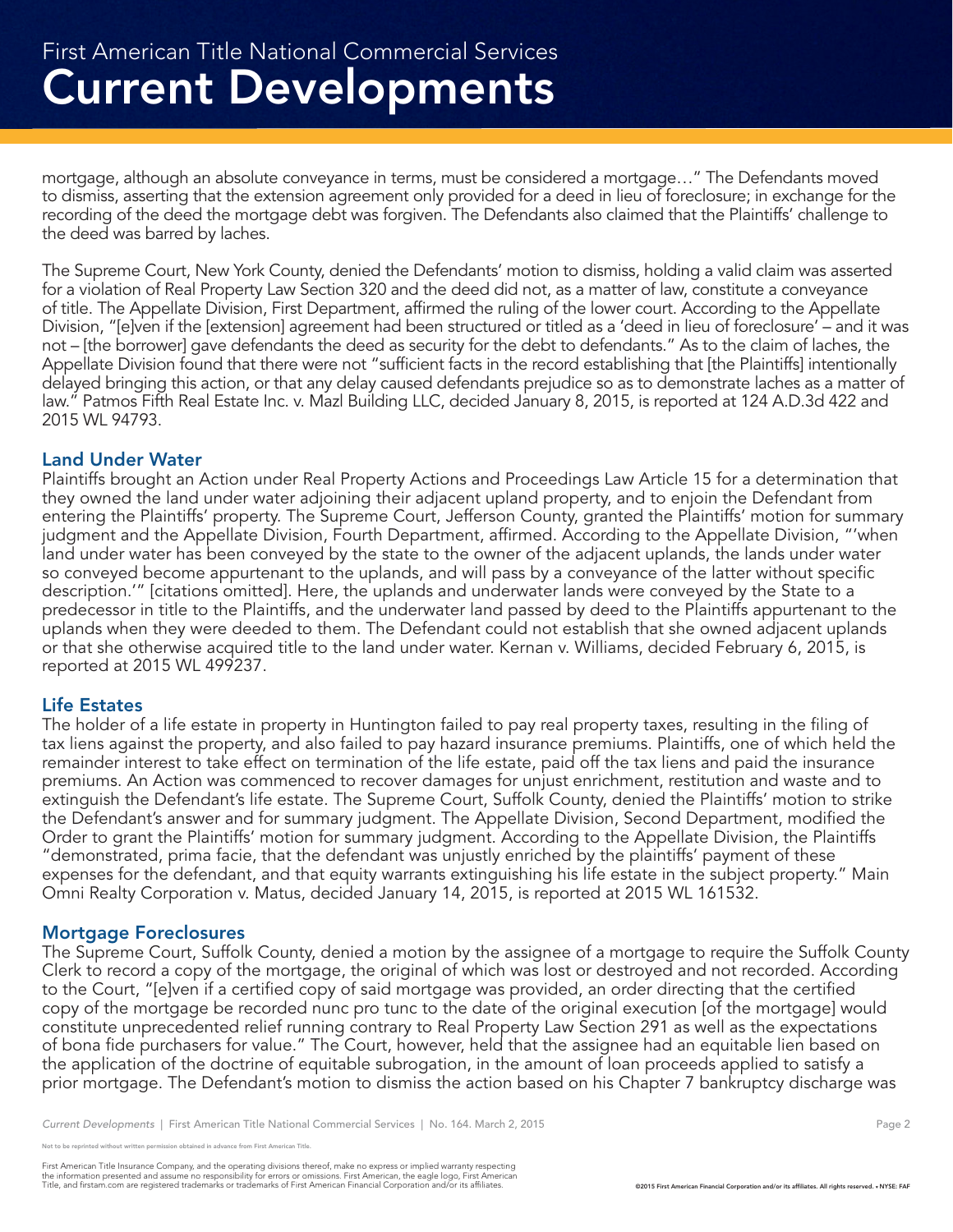denied because the discharge extinguished only his personal obligations and not the Plaintiff's security interest. Lastly, the Court held that the Plaintiff had standing to foreclose notwithstanding that the mortgage was assigned to the Plaintiff after the foreclosure was commenced. An affidavit submitted on behalf of the Plaintiff averred that the mortgage note was endorsed and delivered to the Plaintiff prior to the foreclosure, which the Defendant did not contest. "Once a promissory note is tendered to and accepted by an assignee, the mortgage passes as an incident to the note." Citimortgage, Inc. v. Chouen, decided December 4, 2014, is reported as 2014 NY Slip Op 33251.

#### Mortgage Foreclosures

Real Property Actions and Proceedings Law Section 1304 ("Required prior notices") requires that a statutory form of notice, captioned "You Could Lose Your Home", be mailed to the borrower at least ninety days before a lender commences an action to foreclose a home loan. Real Property Actions and Proceedings Law Section 1306 requires that the Superintendent of New York State's Department of Financial Services be notified of the lender's intention to foreclose within three days of the mailing of the Section 1304 notice. The Supreme Court, Suffolk County, held that these notices are not required when the borrower died before the foreclosure is commenced; the co-executors of the borrower's estate did not assume the mortgage or obtain a new mortgage in their own names. U.S. Bank National Association v. Pontecorvo, decided December 29, 2014, is reported as 2014 NY Slip Op 33413.

#### Mortgage Foreclosures/Standing

The Plaintiff in an Action to foreclose a mortgage claimed that it was the assignee of a note and mortgage from MERS acting as nominee for the original lender. The Supreme Court, Suffolk County, denied the Defendants' motion to dismiss the complaint based on the Plaintiff's lack of standing. The Appellate Division, Second Department, reversed, holding that the lower court should also have canceled the notice of pendency. According to the Appellate Division, "MERS was never the holder of the note and was without authority to assign the note to the Plaintiff." Further, the Plaintiff did not establish delivery of the note to MERS before the assignment to the Plaintiff was executed. Citibank, N.A. v. Herman, decided February 4, 2015, is reported at 2015 WL 447609.

#### Navigable Waters

Current Developments dated March 7, 2013 reported the February 25, 2013 decision of the Supreme Court, Hamilton County, in Friends of Thayer Lake LLC v. Brown (Index No. 6803/10). The Court held that a waterway, known as the Mud Pond waterway (the "Waterway"), in the Town of Long Lake, the Outlet of which is, on average, sixteen feet wide and seventeen inches deep with a minimum width of twelve feet and a depth of four inches, is navigable-in-fact. It granted the Defendants' motion for summary judgment and an injunction enjoining the Plaintiff, who claimed title to the Waterway, from posting signs prohibiting trespassing and from prosecuting those using the public right of navigation over the Waterway and making incidental use of a 500 foot hiking trail, identified as a "portage", over which canoes and gear are carried to circumvent a bedrock ledge and rapids. The Plaintiffs sought a declaratory judgment that the Waterway was not navigable-in-fact and that they had the right to bar the general public from its use. The Court found, based on evidence in the record, that the Waterway "has a practical utility for travel and the transport of some materials." In addition, "…the 500 foot portage is considered a very short portage, and the right to navigate 'carries with it the incidental privilege to make use, when absolutely necessary, of the beds and banks on riparian lands.'"

The Appellate Division, Third Department, affirmed the ruling of the lower court, holding that that the waterway was "navigable-in-fact and subject to a public right of navigation, including the right to portage on plaintiff's land where absolutely necessary for the limited purpose of avoiding obstacles to navigation such as the Mud Pond rapids." It upheld the Supreme Court's Order enjoining the Plaintiffs from interfering with the public right of navigation. According to the Appellate Division:

"A waterway that is navigable-in-fact "is considered a public highway, notwithstanding the fact that its

Not to be reprinted without written permission obtained in advance from First American Title.

First American Title Insurance Company, and the operating divisions thereof, make no express or implied warranty respecting<br>the information presented and assume no responsibility for errors or omissions. First American fin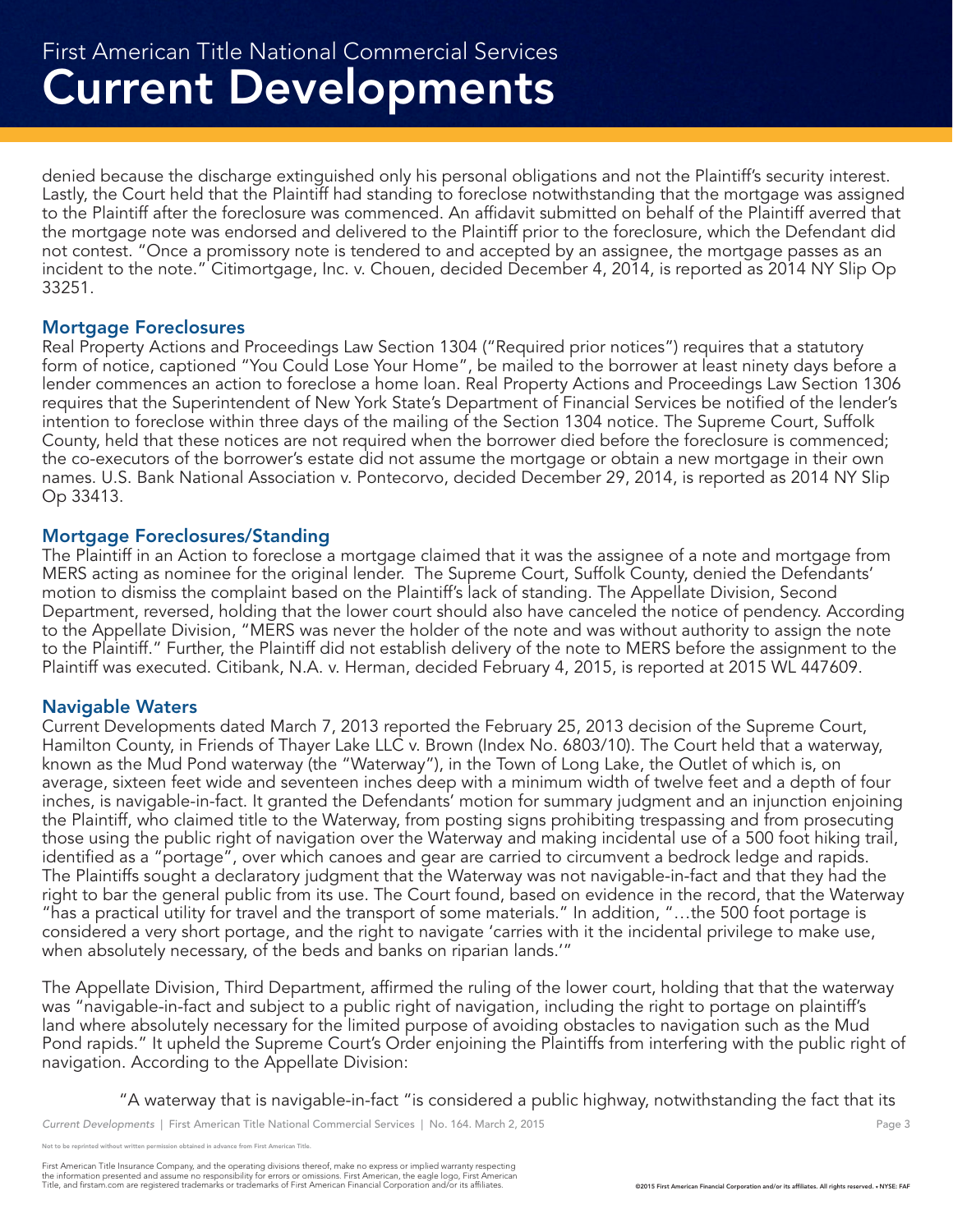banks and bed are in private hands" [citation omitted]…[T]estimony fully established that, throughout most of its length, the Waterway is capable of being used for canoe travel and has in fact been used for this purpose for many years….The Waterway's narrow, shallow character does not preclude such a finding, as a stream that can carry only small boats may nevertheless be navigable-in-fact…Likewise, neither the portage around the relatively short Mud Pond rapids nor the presence of other incidental obstacles… renders the Waterway nonnavigable…"

Friends of Thayer Lake LLC v Brown, decided January 15, 2015, is reported at 2015 WL 176289.

## **Subdivisions**

Strips of land eleven feet wide on either side of a public street were dedicated by a sponsor of a planned unit development to the Town of Queensbury. Petitioners, who owned a home in the subdivision, since 2004 had displayed a political sign on this strip of Town land. In 2008, the Board of Directors of the homeowners association claimed that the placement of the sign violated restrictive covenants governing the development and ordered that it be removed. A fine was imposed for the alleged violation and in 2012 the Board filed a lien against the Petitioners' property to collect its sign fees. Petitioners sought a declaration that the Board did not have the authority to ban their signs. The Board of Directors argued that the dedicated strips of land were subject to the restrictive covenants.

The Supreme Court, Warren County, dismissed the cause of action seeking a declaration that the restrictive covenant banning the sign did not apply to the strips of land. The Appellate Division, Third Department, reversed and vacated the lien, holding that the sign restriction did not apply to Town property. "The 1997 deed conveying certain property within the development…to the Town…does not explicitly reserve [to the homeowners' association or the Sponsor] any interest in the conveyed property. In the absence of such reservation, respondents lack the authority to enforce [the homeowners' association's] sign restriction on Town land as a matter of law." Jasinski v. Hudson Pointe Homeowners Association, Inc., decided January 8, 2015, is reported at 124 A.D.3d 978 and 2015 WL 94571.

#### Tax Deeds

An Action to determine title to an approximately one-quarter acre parcel (the "disputed parcel") was commenced under Real Property Actions and Proceedings Law Article 15. The chain of title for the Plaintiff's land included the disputed parcel. A deed in 1959 to Defendants' predecessor in title erroneously included the disputed parcel, and the County tax map included the disputed parcel as part of the Defendants' land. The Defendants' tax lot was conveyed in 2002 by a tax deed to the third-party Defendant who executed a warranty deed to the Defendants in 2008.

The Supreme Court, Onondaga County, held that the tax deed was voidable, not void. Further, because the Plaintiff had not brought the action within six years of the date of the tax deed, as required by Civil Practice Law and Rules Section 213 ("Actions to be commenced within six years: where not otherwise provided for…"), the Defendants owned the disputed property. The Appellate Division, Fourth Department, reversed the ruling of the lower court, holding that the Plaintiff is the lawful owner of the disputed property. According to the Appellate Division, "the tax deed to the defendants' predecessor in interest was void with respect to the disputed property because the County of Onondaga could not convey an interest in land that it did not have." Crain v. Mannise, decided February 6, 2015, is reported at 2015 WL 499230.

# Uniform Commercial Code

Approximately \$300 Million was loaned to General Motors in 2001 for a transaction involving a synthetic lease. A financing statement, naming as secured party JPMorgan Chase Bank, N.A. ("JPM") as administrative agent, was filed in Delaware. Five years later, a term loan for approximately \$1.5 Billion was made to General Motors. Financing statements were filed in Delaware, again naming as secured party JPM, as administrative agent. In 2008,

reprinted without written permission obtained in advance from First American Title.

First American Title Insurance Company, and the operating divisions thereof, make no express or implied warranty respecting<br>the information presented and assume no responsibility for errors or omissions. First American fin